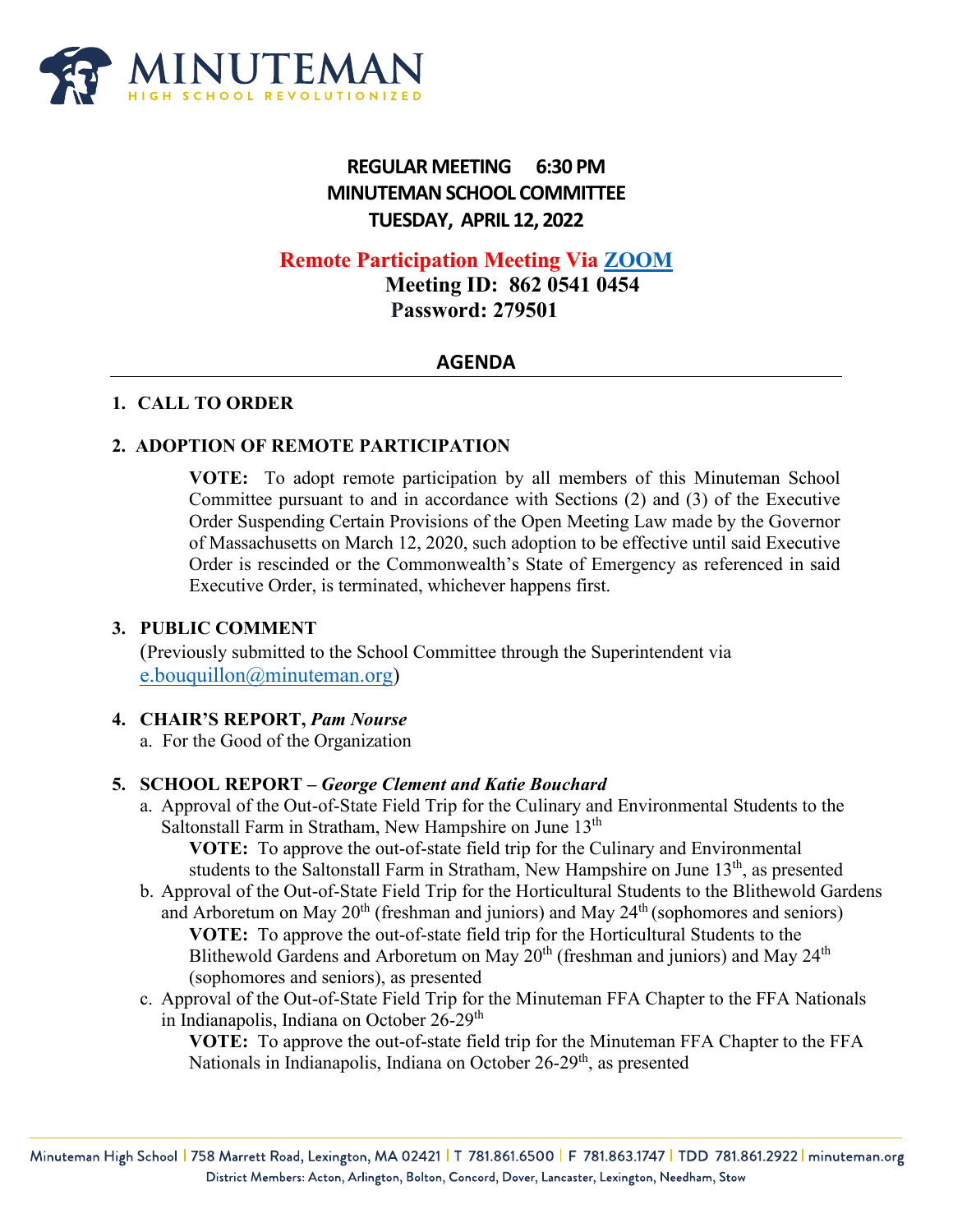d. Approval of the Out-of-State Trip for the SkillsUSA to the National Competition in Atlanta, Georgia on June  $20-25$ <sup>th</sup>

**VOTE:** To approve the out-of-state field trip for the SkillsUSA to the National Competition in Atlanta, Georgia on June  $20-25$ <sup>th</sup>, as presented

e. Approval of the 2022-2023 School Calendar

**VOTE:** To approve the 2022-2023 School Calendar, as presented

f. Community Service Events:

o Polar Plunge

- oLight the Night
- o Minuteman in Motion
- g. Update on:

 $\circ$  9<sup>th</sup> Annual Top Chef Competition – March 30<sup>th</sup>

- o*Brainstorm* The Inside Life of the Teenage Mind
- oBBQ Institute Ryan's Wish

o Design & Visual Communications Senior Art Exhibition at Rev Hall

## **6. SUPERINTENDENT'S REPORT-** *Dr***.** *Edward Bouquillon*

- a. School Building Committee Report *Ford Spalding*
	- o MSBA Project Update
	- o Athletic Fields Update
	- o North Outbuilding Project Update
	- o East Campus Partnership/Project
		- o Review *DRAFT* Memorandum of Understanding

**VOTE:** To declare the East Campus building and grounds available for disposition for lease as described in the Request for Information, dated February 9, 2022, and legislation (H 4503) enacted July 25, 2018, authorizing the District to do so

b. Annual Town Meetings

# **7. FINANCE REPORT** *– Rich Ikonen*

a. Finance Subcommittee Update - *Steve Ledoux*

**VOTE:** To authorize \$650,000.00 from the certified excess and

deficiency fund to reduce member town assessments for the FY23 budget

- b. Notification of COLA Increase for Eligible Retirees
- c. Approval for the Request for the Disposal of Surplus Property

 **VOTE:** To approve the request for the disposal of surplus property, as presented

d. Approval for the Monthly List of Donations, as presented

**VOTE:** To approve the monthly list of donations

# **8. COMMITTEE REPORTS**

a. Superintendent's Negotiations and Evaluation Subcommittee – *Jennifer Leone*

# **9. SECRETARY'S REPORT -** *Alice DeLuca*

a. Approval of Draft Minutes of February  $8<sup>th</sup>$  and March 15<sup>th</sup>, 2022

**VOTE:** To approve the draft minutes of February 8<sup>th</sup> and March 15<sup>th</sup>, 2022 as presented